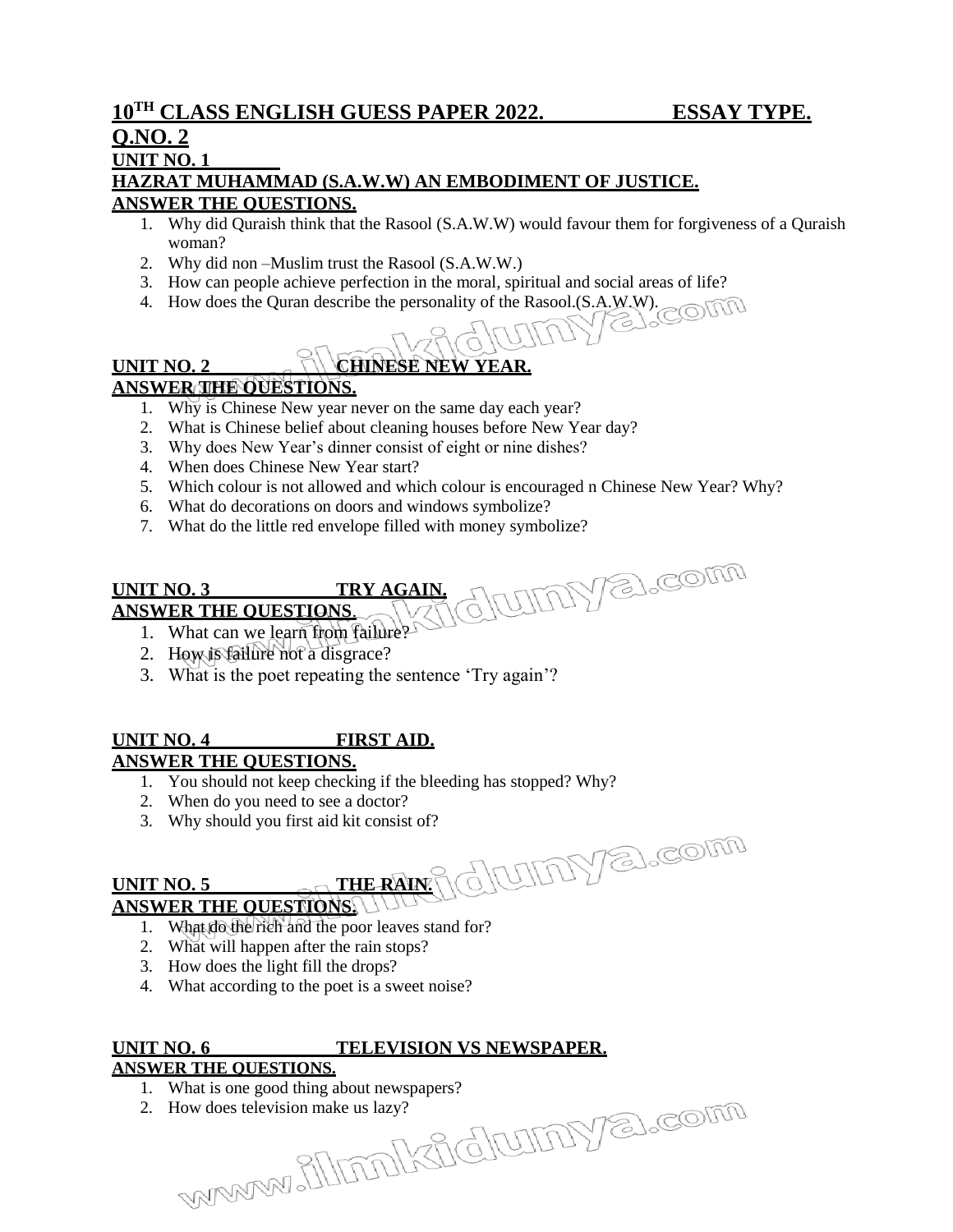- 3. How is a newspaper more convenient medium of news?
- 4. Why do some people read more than one newspapers.
- 5. Which medium do you prefer for news? Why?
- 6. How can readers give feedback to the newspaper articles?

UMY al.com

o Junna Va. com

a.com

## **UNIT NO. 7 LITTLE BY LITTLE ONE WALKS FARI.**

#### **ANSWER THE QUESTIONS.**

- 1. What kind of person is the author?
- 2. What was motivated the author to participate so actively?
- 3. What are some distinctions of the writer?
- 4. How has the writer spent his summer vacation?
- 5. How have these job experience made the author more mature?

#### **UNIT NO. 8 PEACE.**

#### **ANSWER THE QUESTIONS.**

- 1. What is wind doing to all man's work?
- 2. How does the scene look like when win is still? NNI

#### **UNIT NO. 9 SELECTING THE RIGHT CAREER. ANSWER THE QUESTIONS.**

- 1. In Past, why did people want to become a doctor, an engineer or a pilot?
- 2. Explain the phrase" Profitable livelihood".
- 3. How do career counselor help you to choose the right profession?
- 4. What were some famous careers for the young people in the past?
- 5. What is meant by the "Right Profession"?
- 6. Why is it important to consider the scope of any field?
- 7. How can career counselors help the young people?

# **UNIT NO. 10 AND WARD WITHOUT BOOKS.**

# **ANSWER THE QUESTIONS.**

- 1. Can modern technology take the place of books?
- 2. Why does the author use the term? Fast food" and "Slow food"?
- 3. What role does a library play to promote the habit of book reading?
- 4. How does a book connect the reader and the writer?
- 5. In what way books are better than radio, TV and internet.
- 6. Which book has inspired you the most? Why?
- 7. How does a book connect the reader and the writer?

# **UNIT NO. 11. GREAT EXPECTATION.** IN EL COLLE **ANSWER THE QUESTIONS**.

- 1. What kind of boy was Pip?
- 2. What changed pip's life?
- 3. Who looked after Pip after the death of his parents?
- 4. Who was Joe? How did he treat Pip?
- 5. What did the prisoner support Pip?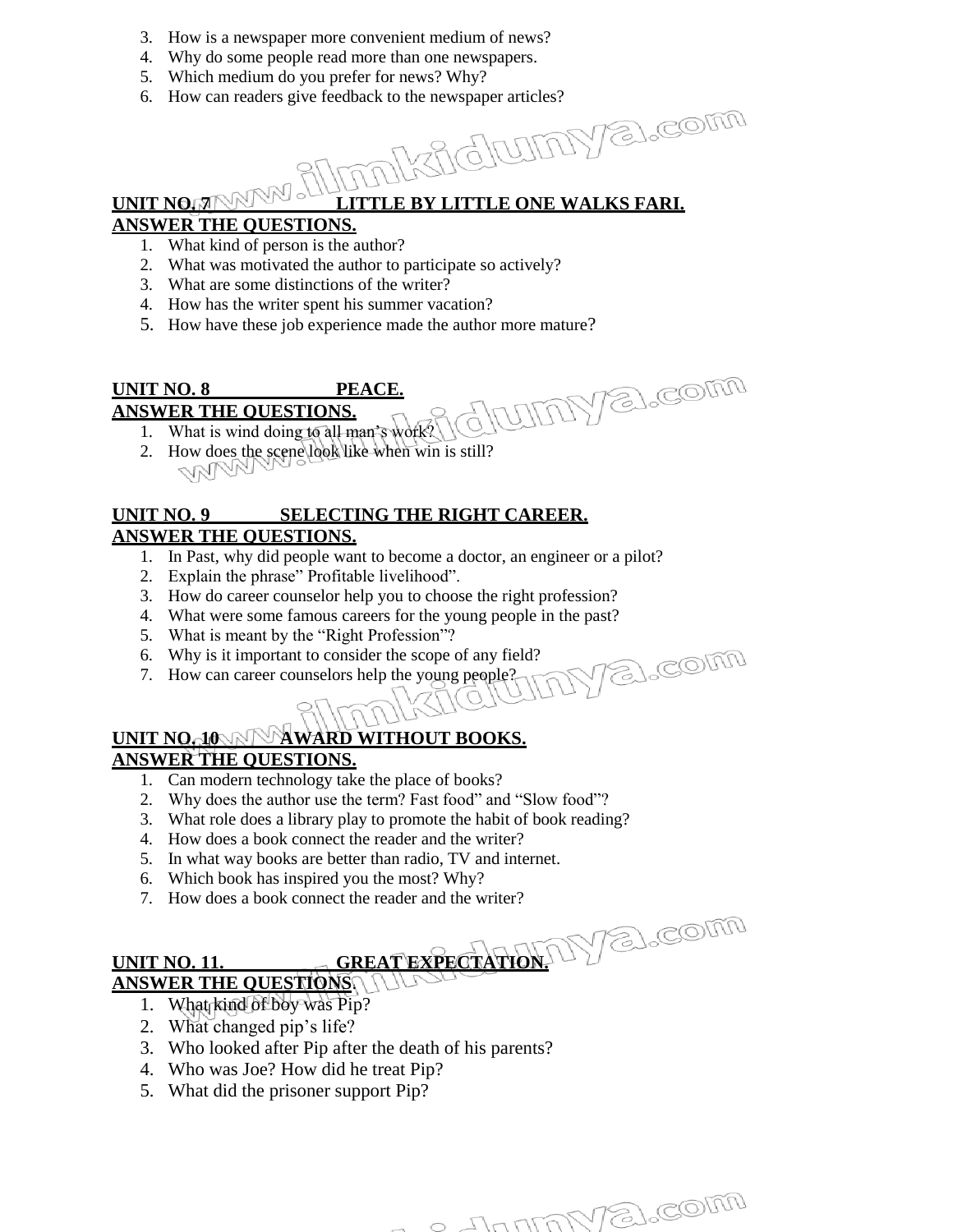- 6. How did Pip become a successful businessman?
- 7. Why did Pip give food and drink to the prisoner?

# **UNIT NO. 12. POPULATION GROWTH AND WORLD FOOD SUPPLIES.**

# **ANSWER THE QUESTIONS.**

- 1. Which areas are most affected by incessant growth in population?
- 2. Why are developing countries going to suffer more due to over population?
- 3. What is the major cause of food shortages and malnutrition?
- 4. What is the effect of depletion of fossil energy?
- 5. How is fossil energy of a finite source?
- 6. What strategies should be adopted for safe future?

#### **UNIT NO. 13 FAITHFULNESS. ANWER THE QUESTIONS**.

- 1. Why did the old man hurl a stone at the camel?
- 2. What case did the young men bring to Hazrat Umar Farooq  $(R.A)$ .<br>3. On what condition was the criminal allowed to leave
- 3. On what condition was the criminal allowed to leave?
- 4. Why did the accusers forgive the villager?  $\bigcirc$

# **Q.NO. 3**

#### **TRANSLATE THE PARAGRAPHS:**

| <b>UNIT NO. 1:</b>                          | Paragraph No. 3 |                                  |
|---------------------------------------------|-----------------|----------------------------------|
| <b>UNIT NO. 2:</b>                          |                 | Paragraph No. 2, Paragraph No. 4 |
| <b>UNIT NO. 4:</b>                          |                 | Paragraph No. 1, Paragraph No. 2 |
| UNIT NO. 6:                                 |                 | Paragraph No. 2, Paragraph No. 6 |
| UNIT NO. 7:                                 |                 | Paragraph No. 1, Paragraph No. 4 |
| <b>UNIT NO. 9:</b>                          |                 | Paragraph No. 2, Paragraph No. 6 |
| <b>UNIT NO. 10:</b>                         |                 | Paragraph No. 3, Paragraph No. 7 |
| <b>UNIT NO. 11:</b>                         | Paragraph No. 5 |                                  |
| <b>UNIT NO. 12:</b>                         | Paragraph No. 4 |                                  |
| <b>UNIT NO. 13:</b>                         |                 | Paragraph No. 2, Paragraph No.   |
| O.NO. 4 WARMAN ALLOTT                       |                 |                                  |
|                                             |                 |                                  |
|                                             |                 |                                  |
| <b>SUMMARY OF THE POEM:</b>                 |                 |                                  |
| The Rain.<br>Group I<br>$1_{-}$             | 2. Try Again    | Group $-2$                       |
|                                             |                 |                                  |
|                                             |                 |                                  |
| 0.00.5                                      |                 |                                  |
| <b>ESSAY:</b>                               |                 |                                  |
| 1. Life in Big city                         | 2. My Ambition  | 3- A cricket match/Hockey match  |
| 4. A Rainy Day                              | 5. My Hobby     | 6- Quaid -e-Azam                 |
| 7- My last day at school.                   |                 | 3).COM                           |
| PARAGRAPH:                                  |                 |                                  |
| 1. A Road Accident                          | 2- Fashion      | My neighbor                      |
| My School.<br>4.                            |                 | 6. I like the teacher best.      |
|                                             |                 |                                  |
|                                             |                 |                                  |
|                                             |                 |                                  |
| <b>O.NO. 8.</b>                             |                 |                                  |
| <b>PARAGRAPH WRITING URDU INTO ENGLISH:</b> |                 |                                  |
| 1- Paragraph No. 2.                         |                 | Punjab Text Book.                |

2 Junior B. Com